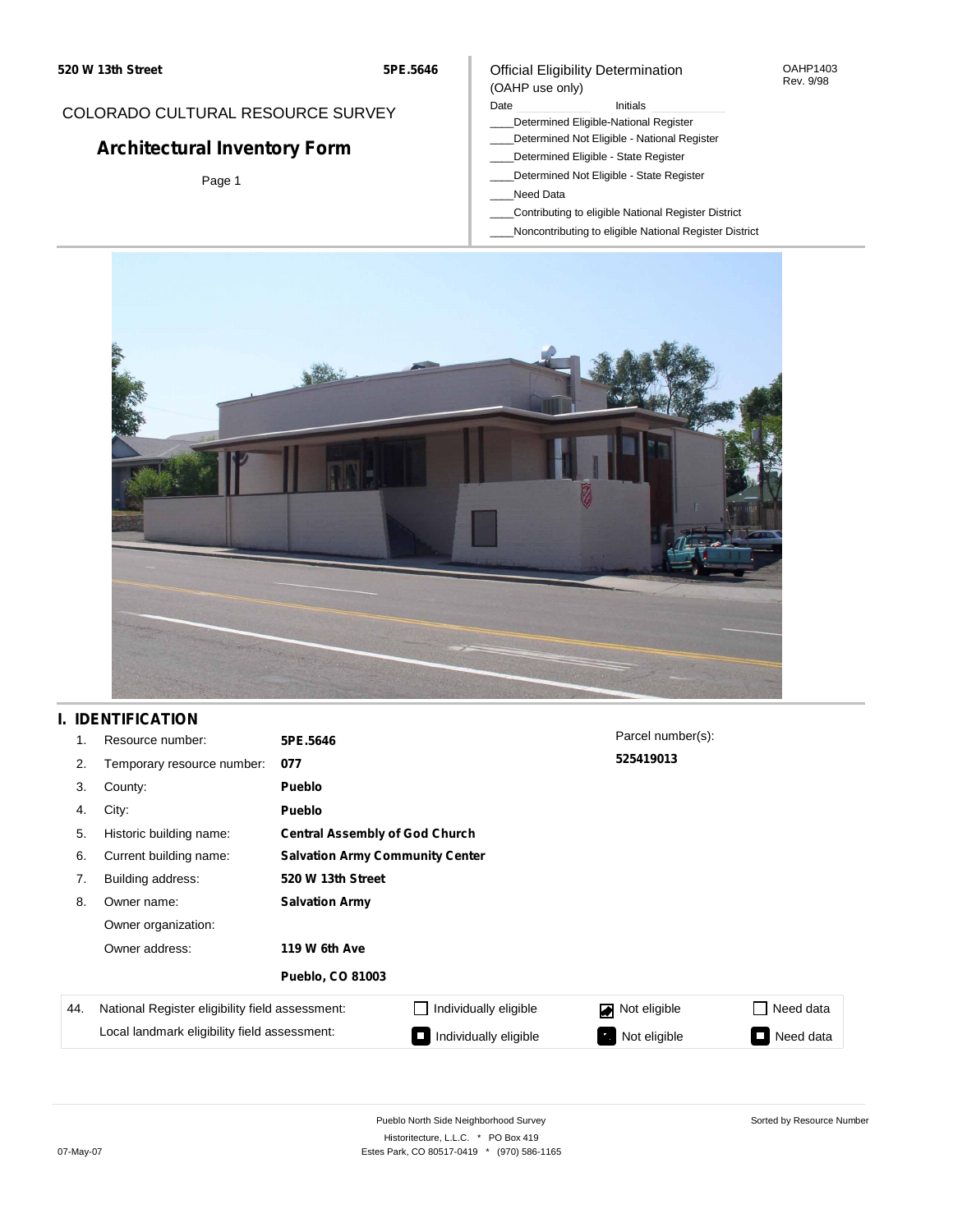Page 2

### **II. GEOGRAPHIC INFORMATION**

| 9. | P.M.                    |           | 6th |    |           | Township:                            |    |    | <b>20S</b> |    |           |           | 65W<br>Range:     |                                                                           |  |
|----|-------------------------|-----------|-----|----|-----------|--------------------------------------|----|----|------------|----|-----------|-----------|-------------------|---------------------------------------------------------------------------|--|
|    |                         | <b>SW</b> | 1/4 | of | <b>NE</b> | 1/4                                  | of | NW | 1/4        | of | <b>SE</b> | 1/4       | of Section        | 25                                                                        |  |
|    | 10. UTM reference zone: |           |     |    |           | 13                                   |    |    |            |    |           |           |                   |                                                                           |  |
|    | Easting:                |           |     |    |           | 533787                               |    |    |            |    |           | Northing: |                   | 4236603                                                                   |  |
|    | 11. USGS quad name:     |           |     |    |           | <b>Northeast Pueblo</b>              |    |    |            |    |           | Scale:    |                   | 7.5                                                                       |  |
|    | Year:                   |           |     |    |           | 1961 (Photorevised 1970 and<br>1974) |    |    |            |    |           |           |                   |                                                                           |  |
|    | 12. $Lot(s)$ :          |           |     |    |           | <b>Block 37</b>                      |    |    |            |    |           |           |                   | Lot H, I, J, K, and L of Elizabeth Place Subdivision of the north half of |  |
|    | Addition:               |           |     |    |           | <b>County Addition</b>               |    |    |            |    |           |           | Year of addition: | 1869                                                                      |  |

13. Boundary description and justification:

□

The boundary, as described above, contains but does not exceed the land historically associated with this property.

Metes and bounds exist:

### **III. ARCHITECTURAL DESCRIPTION**

| 14. | Building plan (footprint, shape):    | <b>T-Shaped Plan</b>                                          |                       |
|-----|--------------------------------------|---------------------------------------------------------------|-----------------------|
|     | Other building plan descriptions:    |                                                               |                       |
| 15. | Dimensions in feet (length x width): | 2,700 square feet (per story)                                 |                       |
| 16. | Number of stories:                   | 2                                                             |                       |
| 17. | Primary external wall material(s):   | <b>Concrete/Concrete Block</b><br><b>Wood/Vertical Siding</b> | Other wall materials: |
| 18. | Roof configuration:                  | <b>Flat Roof</b>                                              |                       |
|     | Other roof configurations:           |                                                               |                       |
| 19. | Primary external roof material:      | <b>Synthetic Roof/Rubber Roof</b>                             |                       |
|     | Other roof materials:                |                                                               |                       |
| 20. | Special features:                    | Porch                                                         |                       |

21. General architectural description:

Oriented to the north, this building rests on a high, cream-painted concrete foundation. Basement windows, which appear in bands, are frosted, single-light fixed frame. A deep concrete-block well lines the windows on the east elevation. Because of the slope of the lot, descending east to west, the west elevation of the basement is entirely exposed. Cream-painted concrete blocks comprise the walls. The rest of the windows along the side elevations open at the second story level and are frosted, single-light fixed frame. Between these windows and the basement windows are spandrels of brown-painted, vertical wood siding. There are thee bays per side. Windows on the north ends of the east and west elevations are 3-light casement, with cream-painted steel frames. Dominating the front (north) façade are large, plate-glass windows. A flat-roofed porch spans most of the façade and extends outward to the west. The porch consists of a high, ornamental concrete-block wall. Anchored to the wall are paired, brown-painted porch supports, which are 4-by-8-inch boards. The principal doorway opens east of center in the façade, beneath the porch. Concrete steps approach it from the west and a concrete ramp from the east. The doors are paired, plate-glass, in tan-painted steel frames. A 2-light, plate-glass transom is above them. All other doorways host tan-painted, metal slab doors. They open in the north and south ends of the east elevation, and south of center in the west elevation, providing direct access into the basement. A tan-painted, wood slab door opens in the second story of the north face of the southeastfacing, inside corner. It provides access to a steel staircase. A large, 2-piece, bronze plaque, depicting the seal of the Salvation Army, is attached to the east end of the façade. A rubber membrane roof covers the flat, which a parapet lines at its north end. **The porch roof has broadly overhanging, canted eaves.**

22. Architectural style: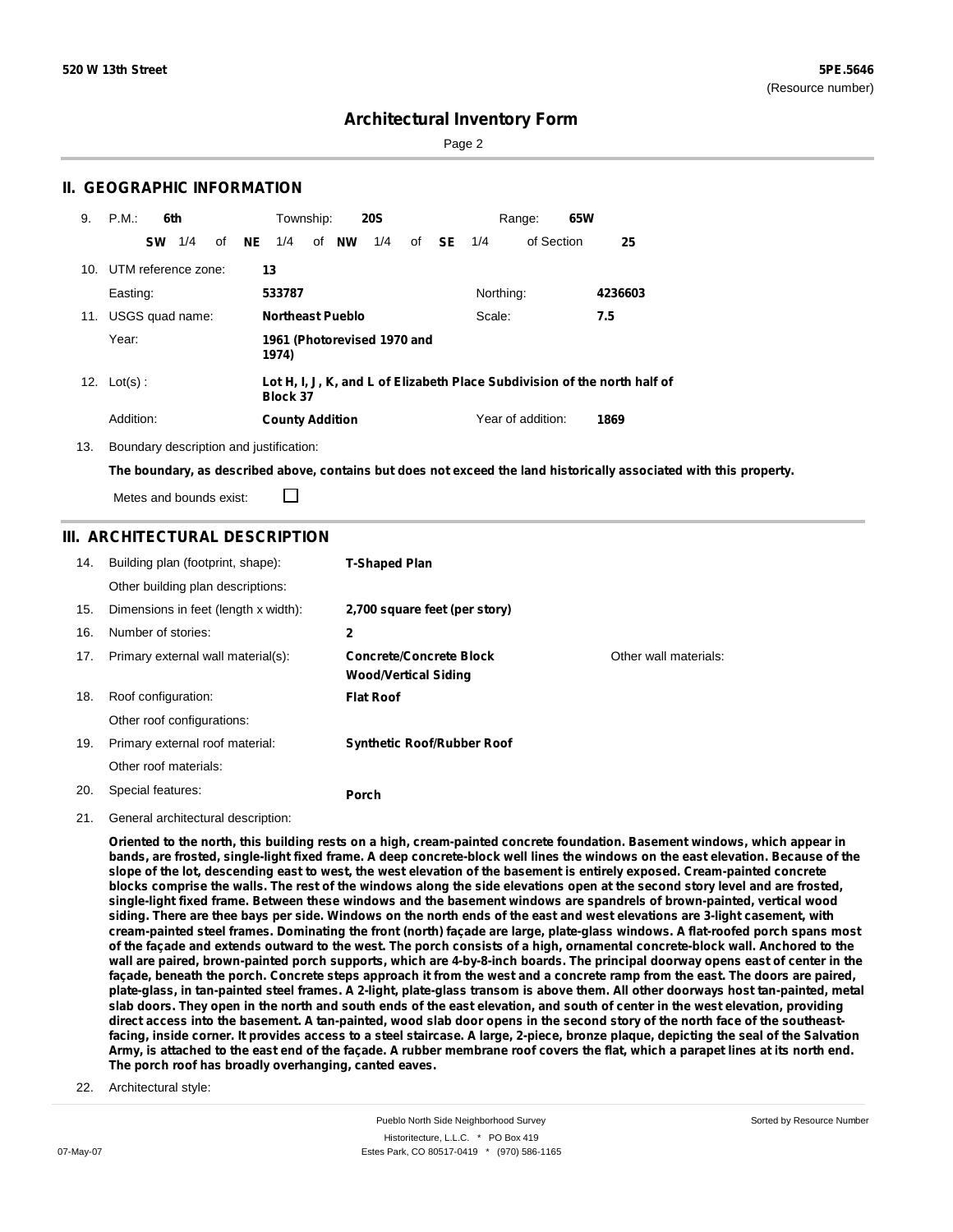Sorted by Resource Number

# **Architectural Inventory Form**

Page 3

**Modern Movements**

Other architectural styles:

Building type:

23. Landscape or special setting features:

This property is located on terrain sloping downward from north to south, with an elevation of around 4,700 feet above mean sea level. The neighborhood features modest, one- and two-story houses and commercial buildings. Most of the houses here have an unusually deep setback from West 13th Street, the busy, principal east-west thoroughfare through this area. This property is situated on the south side of West 13th Street, between 508 West 13th Street to the east and 1214 North Elizabeth Street to the west. Macadam parking lots flank the east and west sides of the building, and the property lacks any landscaping.

24. Associated buildings, features or objects: **No associated buildings identified.**

### **IV. ARCHITECTURAL HISTORY**

| 25. | Date of Construction:  | Estimate:                             | Actual: | 1956                                                                                          |
|-----|------------------------|---------------------------------------|---------|-----------------------------------------------------------------------------------------------|
|     | Source of Information: | Co. consulted 1886 through 2003.      |         | Pueblo City Directory. Pueblo, Co.; Salt Lake City; Kansas City, Mo.; and others: R.L. Polk & |
| 26. | Architect:             | unknown                               |         |                                                                                               |
|     | Source of information: |                                       |         |                                                                                               |
| 27. | Builder:               | unknown                               |         |                                                                                               |
|     | Source of information: |                                       |         |                                                                                               |
| 28. | Original Owner:        | <b>Central Assembly of God Church</b> |         |                                                                                               |
|     | Source of information: | Co. consulted 1886 through 2003.      |         | Pueblo City Directory. Pueblo, Co.; Salt Lake City; Kansas City, Mo.; and others: R.L. Polk & |
| 29. | Construction history:  |                                       |         |                                                                                               |

According to Pueblo County Tax Assessor records, this building was constructed in 1956. Historical records corroborate this **date. This building has not been notably altered since its construction.**

30. Location: **original Date of move(s):** 

### **V. HISTORICAL ASSOCIATIONS**

|     | 31. Original use(s): | Church                |
|-----|----------------------|-----------------------|
| 32. | Intermediate use(s): | <b>Organizational</b> |
|     | 33. Current use(s):  | Organizational        |
|     |                      |                       |

- **Community Center** Site type(s): 34.
- 35. Historical background:

The first occupant of this building, completed in 1956, was the Central Assembly of God Church. The congregation remained here until 1983-84, when the Pueblo corps of the Salvation Army, organized in 1888, purchased the property to use as its headquarters and community center. Previous to this time, the Salvation Army was located at 110 East 10th Street. The organization sold its former headquarters to the City of Pueblo, which razed the building in 1985. The Salvation Army's new facility on West 13th Street provided the organization with ample office, dining, kitchen, and office space to expand its community outreach programs. By 1984, the organization fed 30 to 40 people nightly in its kitchen. In mid 1990s, the Salvation Army moved to 119 West 6th Street, but it continues to operate this building as a charity distribution center.

Sources of information: 36.

**Pueblo County Office of Tax Assessor. Property information card [internet].**

**Pueblo City Directory. Pueblo, Co.; Salt Lake City; Kansas City, Mo.; and others: R.L. Polk & Co, consulted 1886 through 2003.**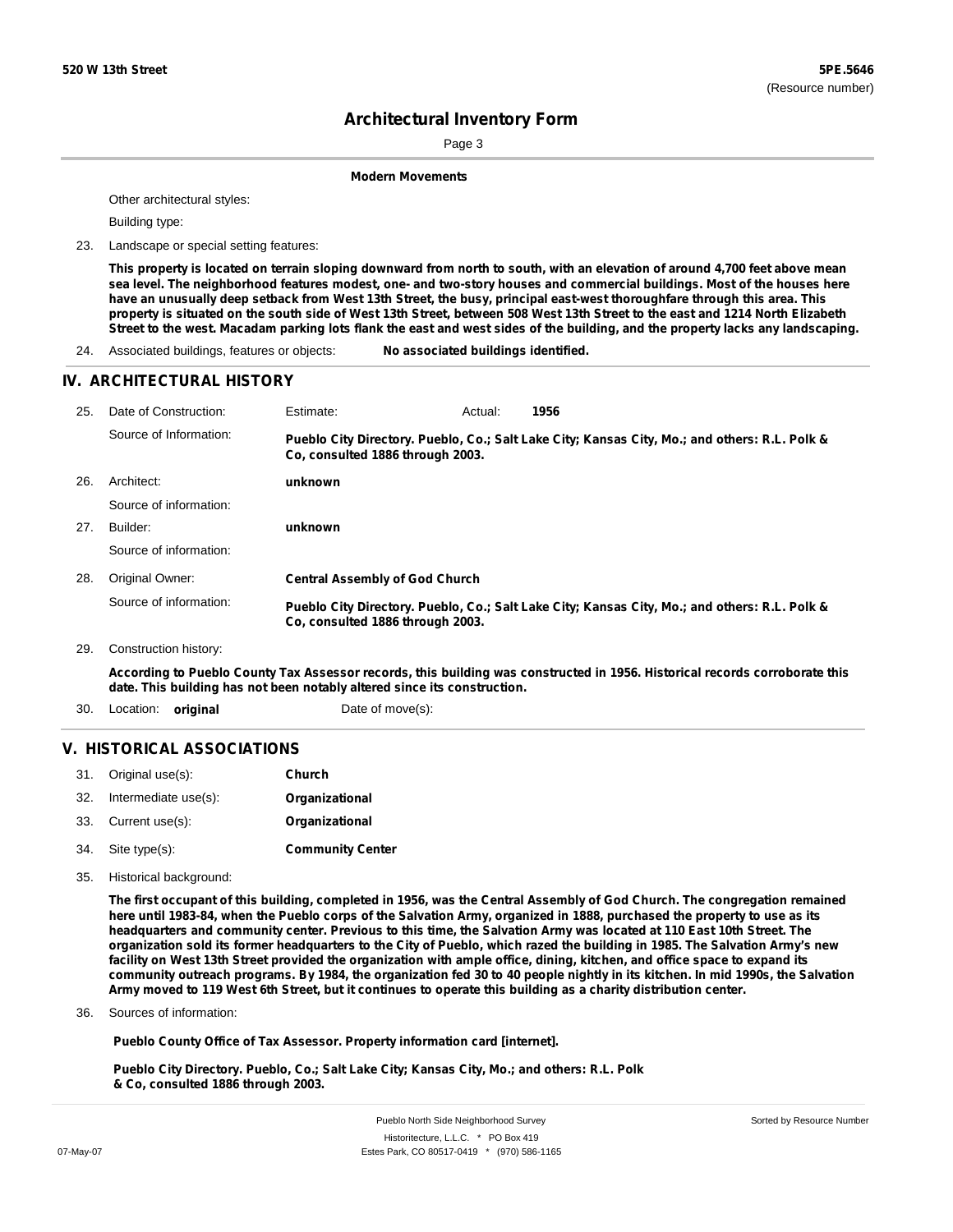Page 4

**"History is Uncovered as Building Falls." Pueblo Chieftain, 31 October 1985, p. 3B.**

**Herman, Chuck. "Just a Little Help and Grit." Pueblo Chieftain, 29 October 1984.**

**"New Commander has Big Plans." Pueblo Chieftain, 11 August 1984.**

**Tidswell, Jennifer. "Salvation Army Came to Pueblo 100 Years Ago this Summer." Pueblo Chieftain, 27 June 1987.**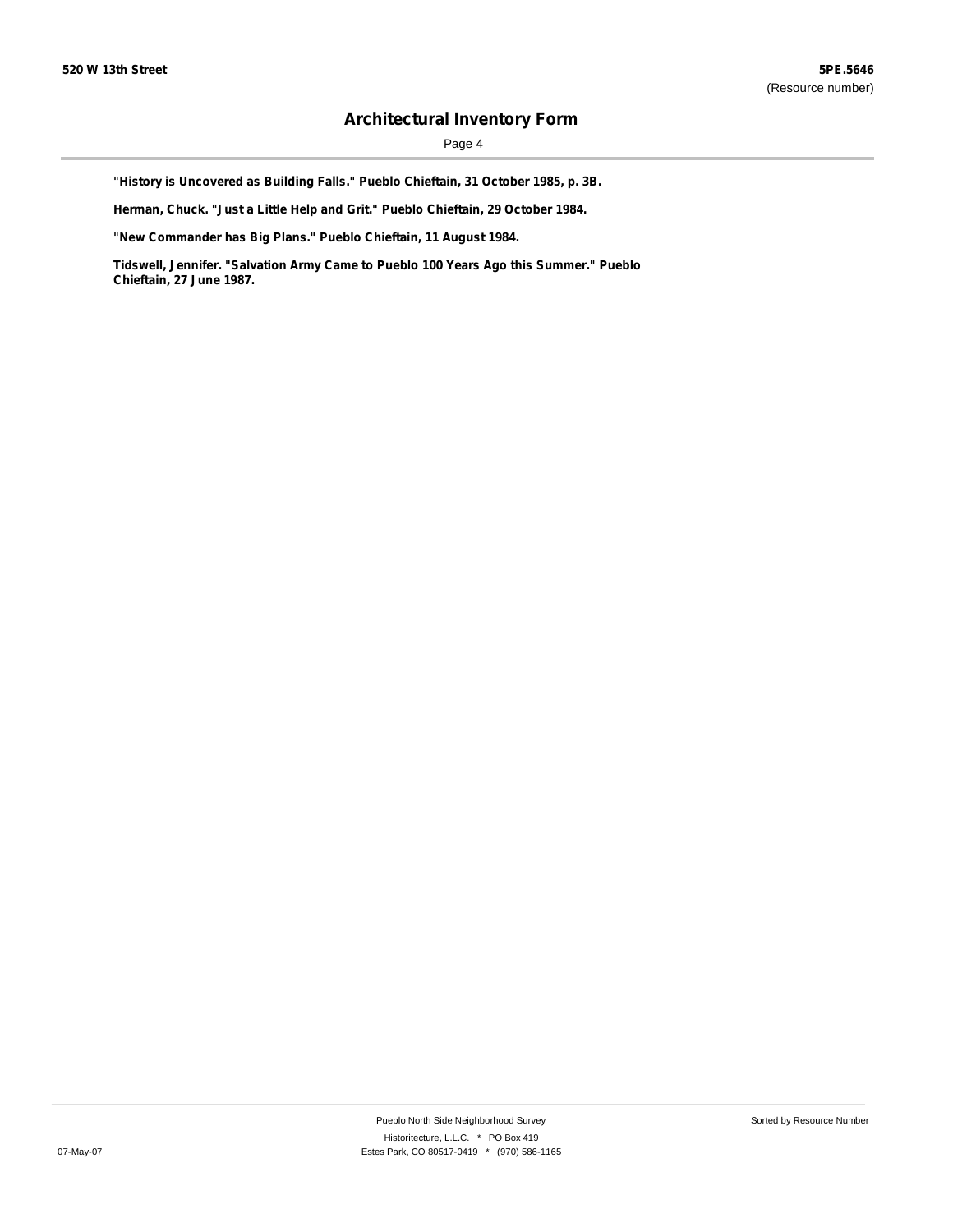Sorted by Resource Number

# **Architectural Inventory Form**

Page 5

|     | <b>VI. SIGNIFICANCE</b>                                                                                                                                                                        |  |  |  |  |  |  |  |
|-----|------------------------------------------------------------------------------------------------------------------------------------------------------------------------------------------------|--|--|--|--|--|--|--|
| 37. | Local landmark designation:<br>Yes $\Box$<br>No.<br>HE 2                                                                                                                                       |  |  |  |  |  |  |  |
|     | Designation authority:                                                                                                                                                                         |  |  |  |  |  |  |  |
|     | Date of designation:                                                                                                                                                                           |  |  |  |  |  |  |  |
| 38. | Applicable National Register criteria:                                                                                                                                                         |  |  |  |  |  |  |  |
|     |                                                                                                                                                                                                |  |  |  |  |  |  |  |
|     | A. Associated with events that have made a significant contribution to the broad pattern of our history.<br>B. Associated with the lives of persons significant in our past.<br>$\blacksquare$ |  |  |  |  |  |  |  |
|     | C. Embodies the distinctive characteristics of a type, period, or method of construction, or represents the work<br>П                                                                          |  |  |  |  |  |  |  |
|     | of a master, or that possess high artistic values, or represents a significant and distinguished entity whose<br>components may lack individual distinction.                                   |  |  |  |  |  |  |  |
|     | D. Has yielded, or may be likely to yield, information important in history or prehistory.                                                                                                     |  |  |  |  |  |  |  |
|     | Qualifies under Criteria Considerations A through G (see manual).<br>$\sim$                                                                                                                    |  |  |  |  |  |  |  |
|     | Does not meet any of the above National Register criteria.<br>₩                                                                                                                                |  |  |  |  |  |  |  |
|     | <b>Pueblo Standards for Designation:</b>                                                                                                                                                       |  |  |  |  |  |  |  |
|     | 1a. History                                                                                                                                                                                    |  |  |  |  |  |  |  |
|     | Have direct association with the historical development of the city, state, or nation; or<br>$\mathbf{r}_\perp$                                                                                |  |  |  |  |  |  |  |
|     | 1b. History                                                                                                                                                                                    |  |  |  |  |  |  |  |
|     | Be the site of a significant historic event; or<br>$\blacksquare$                                                                                                                              |  |  |  |  |  |  |  |
|     | 1c. History                                                                                                                                                                                    |  |  |  |  |  |  |  |
|     | Have direct and substantial association with a person or group of persons who had influence on society.<br>$\overline{\phantom{a}}$                                                            |  |  |  |  |  |  |  |
|     | 2a. Architecture<br>Embody distinguishing characteristics of an architectural style or type; or<br>$\mathcal{L}_{\mathcal{A}}$                                                                 |  |  |  |  |  |  |  |
|     | <u>2b. Architecture</u>                                                                                                                                                                        |  |  |  |  |  |  |  |
|     | Be a significant example of the work of a recognized architect or master builder, or<br>$\Box$                                                                                                 |  |  |  |  |  |  |  |
|     | 2c. Architecture                                                                                                                                                                               |  |  |  |  |  |  |  |
|     | Contain elements of architectural design, engineering, materials, craftsmanship, or artistic merit which represent a<br>$\Box$<br>significant or influential innovation;                       |  |  |  |  |  |  |  |
|     | 2d. Architecture                                                                                                                                                                               |  |  |  |  |  |  |  |
|     | Portray the environment of a group of people or physical development of an area of the city in an era of history<br>$\Box$<br>characterized by a distinctive architectural style.              |  |  |  |  |  |  |  |
|     | 3a. Geography                                                                                                                                                                                  |  |  |  |  |  |  |  |
|     | Have a prominent location or be an established, familiar, and orienting visual feature of the contemporary city, or                                                                            |  |  |  |  |  |  |  |
|     | 3b. Geography                                                                                                                                                                                  |  |  |  |  |  |  |  |
|     | Promote understanding and appreciation of Pueblo's environment by means of distinctive physical characteristics<br>or rarity; or                                                               |  |  |  |  |  |  |  |
|     | 3c. Geography                                                                                                                                                                                  |  |  |  |  |  |  |  |
|     | Make a special contribution to Pueblo's distinctive character.<br>$\Box$                                                                                                                       |  |  |  |  |  |  |  |
|     | <b>Not Applicable</b>                                                                                                                                                                          |  |  |  |  |  |  |  |
|     | Does not meet any of the above Pueblo landmark criteria.<br>$\overline{\phantom{a}}$                                                                                                           |  |  |  |  |  |  |  |
| 39. | Area(s) of Significance:<br><b>Not Applicable</b>                                                                                                                                              |  |  |  |  |  |  |  |
| 40. | Period of Significance:<br>n/a                                                                                                                                                                 |  |  |  |  |  |  |  |
| 41. | National:<br>Level of significance:<br>State<br>Local<br>$\Box$<br>□                                                                                                                           |  |  |  |  |  |  |  |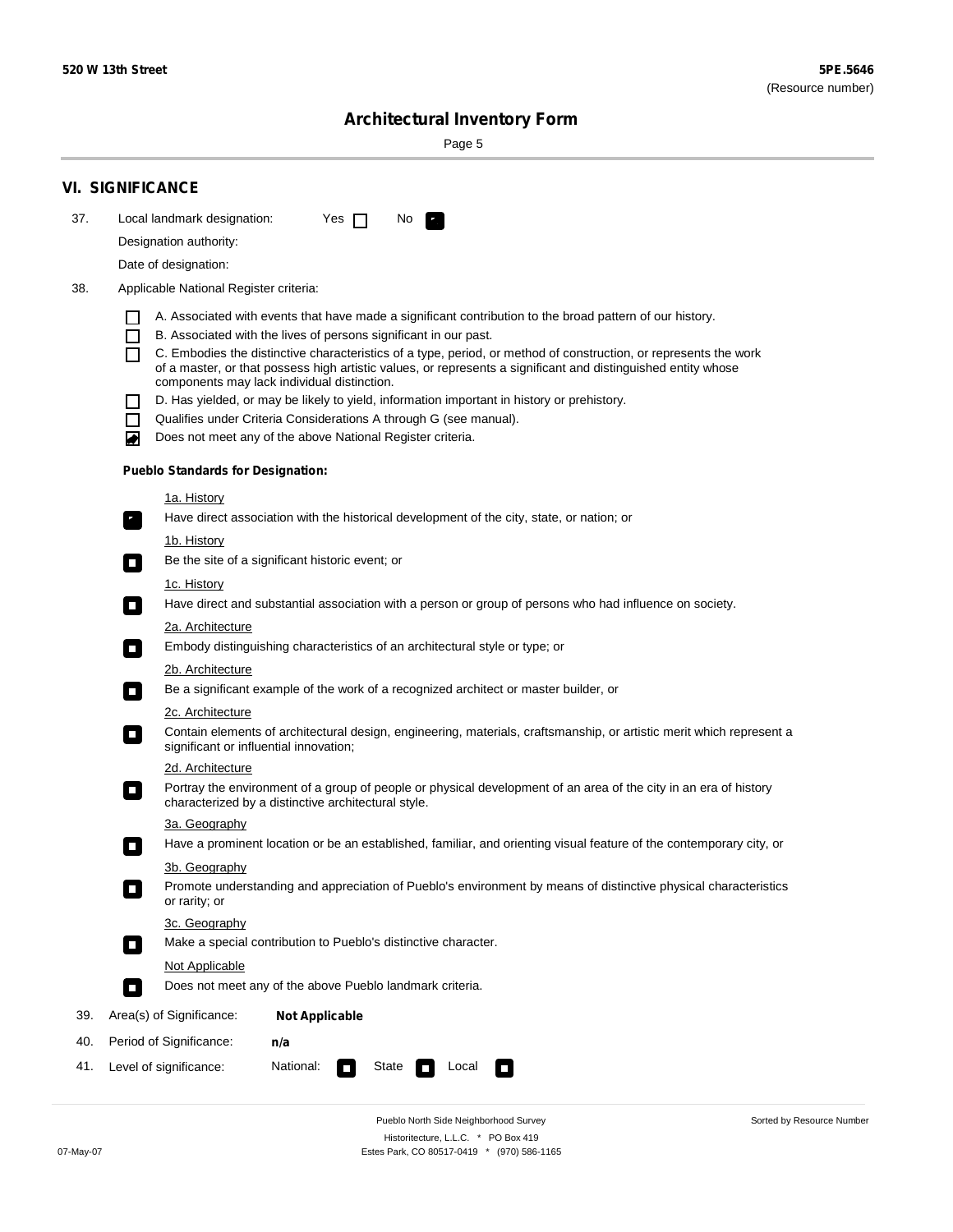Page 6

#### 42. Statement of significance:

Because this property is less than 50 years old and does not meet any of criteria considerations A through G, it is ineligible for listing in the National Register of Historic Places. Moreover, the architectural and historical significance are not to the extent that the property would qualify for individual listing in the Colorado State Register of Historic Properties or as a City of Pueblo landmark. Given its age, the property should not be considered a contributing resource within any potential historic **district.**

43. Assessment of historic physical integrity related to significance:

### **VII. NATIONAL REGISTER ELIGIBILITY ASSESSMENT**



**Pueblo's North Side Neighborhood represents the evolution of the city's professional middle and upper classes. Its diversity of architectural styles and forms directly represents the city's changing economic and cultural climates. As well, the neighborhood is distinctive because it appears to have evolved independently of the area's dominant industry, steel manufacturing.** Discuss:

Yes

Yes  $\Box$ 

П

No

 $N$ o  $N/A$ 

 $N/A$ 

If there is National Register district potential, is this building contributing:

If the building is in existing National Register district, is it contributing: 46.

### **VIII. RECORDING INFORMATION**

| 47. | Photograph numbers): | <b>CD-ROM Photo Disc: North Side Photos</b><br>File Name(s): 13thstw520                                                       |
|-----|----------------------|-------------------------------------------------------------------------------------------------------------------------------|
|     | Negatives filed at:  | <b>Special Collections</b><br><b>Robert Hoag Rawlings Public Library</b><br>100 East Abriendo Avenue<br>Pueblo, CO 81004-4290 |
| 48. | Report title:        | <b>Pueblo North Side Neighborhood Survey</b>                                                                                  |
| 49. | $Date(s)$ :          | 06/27/05                                                                                                                      |
| 50. | Recorder(s):         | <b>Adam Thomas</b>                                                                                                            |
| 51. | Organization:        | Historitecture, L.L.C.                                                                                                        |
| 52. | Address:             | <b>PO Box 419</b>                                                                                                             |
|     |                      | Estes Park, CO 80517-0419                                                                                                     |
| 53. | Phone number(s):     | (970) 586-1165                                                                                                                |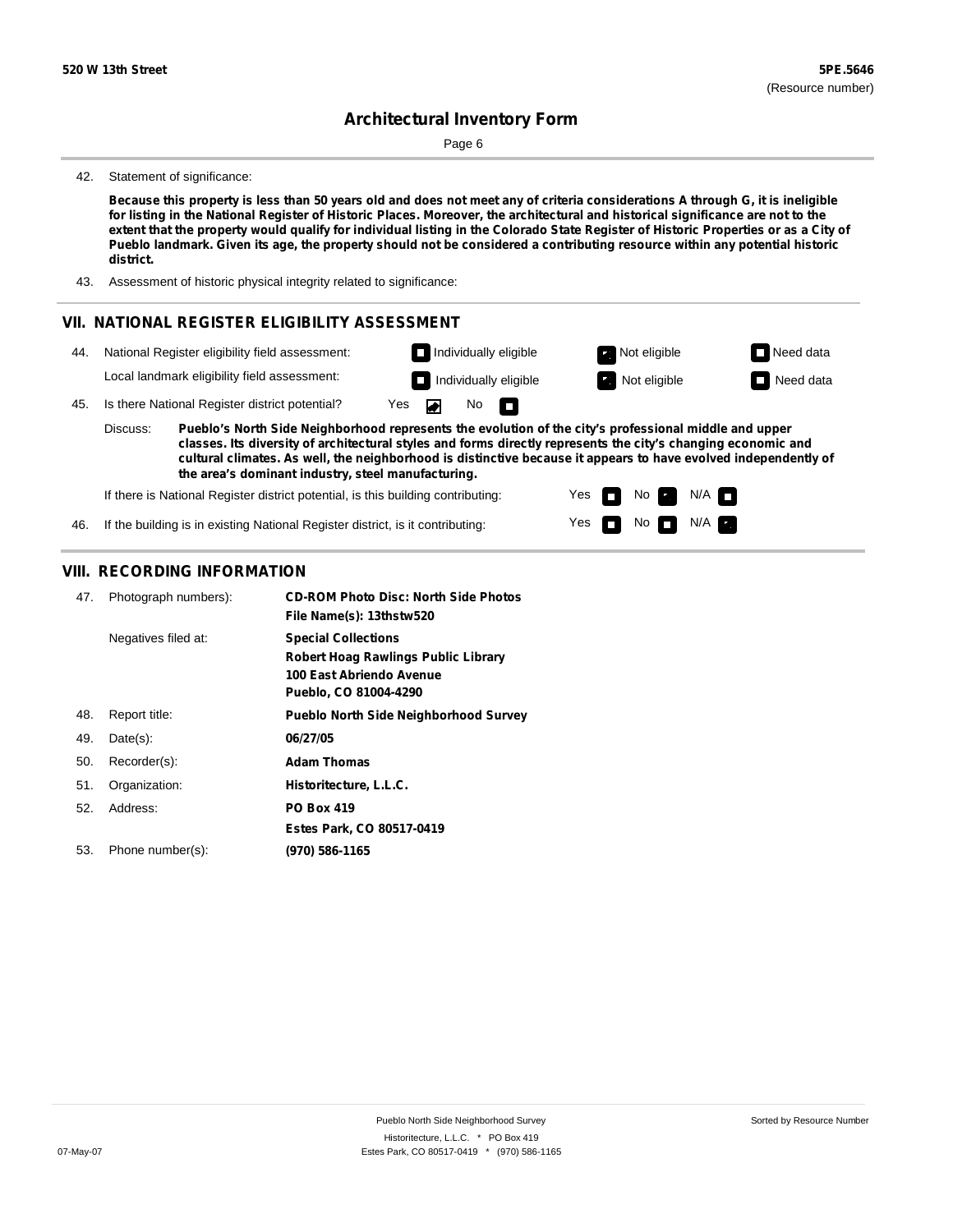Page 7